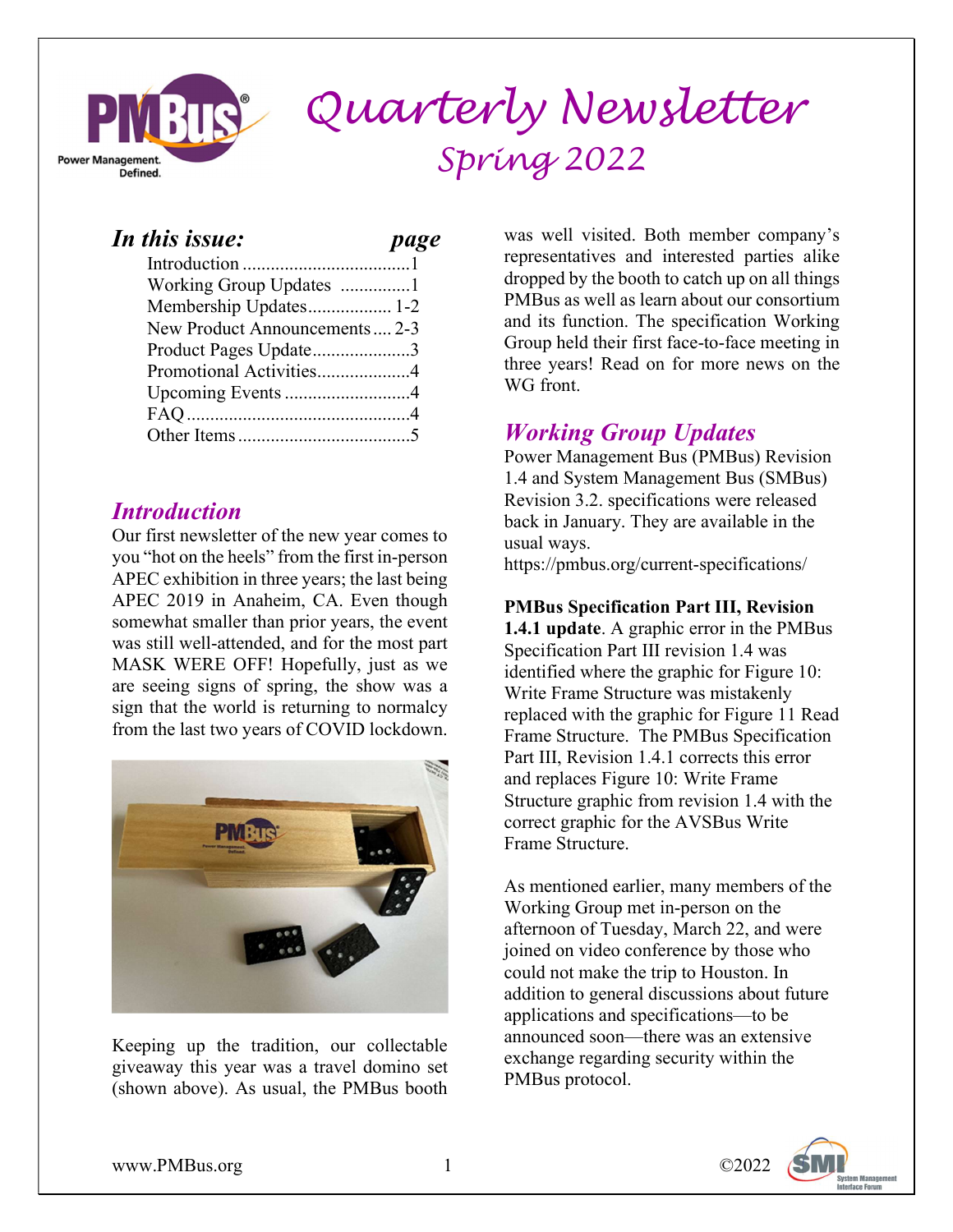

Representatives of a few, significant OEM systems manufactures were present to express their views on security features and how to improve the robustness of the PMBus protocol. It is expected that these security features will be added to the specifications post-haste, and be released in the coming months in PMBus Revision 1.5.

Documents with analyses and proposals for PMBus security have been shared. These documents are not public, but are available to PMBus adopters in the adopters area of the PMBus website.

The specification WG encourages other member representatives, as well as special invitees from OEM's, to voluntarily participate in the semi-weekly meetings. If you, or someone in your organization is interested, contact the Workgroup Chairman at wgchair@smiforum.org

#### Membership Updates

Since the start of the year, a new PMBus adopter, Cisco, and a new tools member, ProGrAnalog, joined the PMBus consortium, Please join us in welcomingthem, and read on for a brief overview of our new members. Total membership is now 49 companies, consisting of 46 Full and 3 Tools members.

Cisco (NASDAQ: CSCO) is the worldwide leader in IT that helps companies seize the opportunities of tomorrow by proving that amazing things can happen when you connect the previously unconnected. https://www.cisco.com/

ProGrAnalog, the home of the LoadSlammer, designs, manufactures, and markets electronic Load Tools. AC and DC load tools specially designed for testing and validating ASIC, CPU, FPGA and GPUs. The primary end markets for the company's products are server, client-side computing, communications and information processing markets, including data communication and information processing systems; aerospace and military electronics; and automotive, rail and other transportation and industrial applications.

http://www.progranalog.net/

Interested in joining PMBus? Please refer to the *Adopt PMBus* page of our website for the full details and benefits of membership. Get a detailed description of the System Management Interface Forum and membership benefits by clicking PMBus Organization Overview. Or, just send an email to  $\text{admin}(\omega, \text{smiforum.org})$  to get immediate answers to specific questions.

#### New Product Announcements

Monolithic Power Systems (MPS) announced the MP2855 dual-loop, digital, multi-phase controller that provides power for the core of the AMD SVI2 2.0 platform. The device can work with MPS's Intelli-Phase<sup>TM</sup> products to complete the multiphase voltage regulator (VR) solution with minimal external components. The MP2855 can be configured with up to 9-phase operation for rail 1 and up to 4-phase operation for rail 2.

The MP2855 provides an on-chip nonvolatile memory (NVM) to store and restore device configurations. Device configurations and fault parameters can be easily configured or monitored via the PMBus/I2C interface.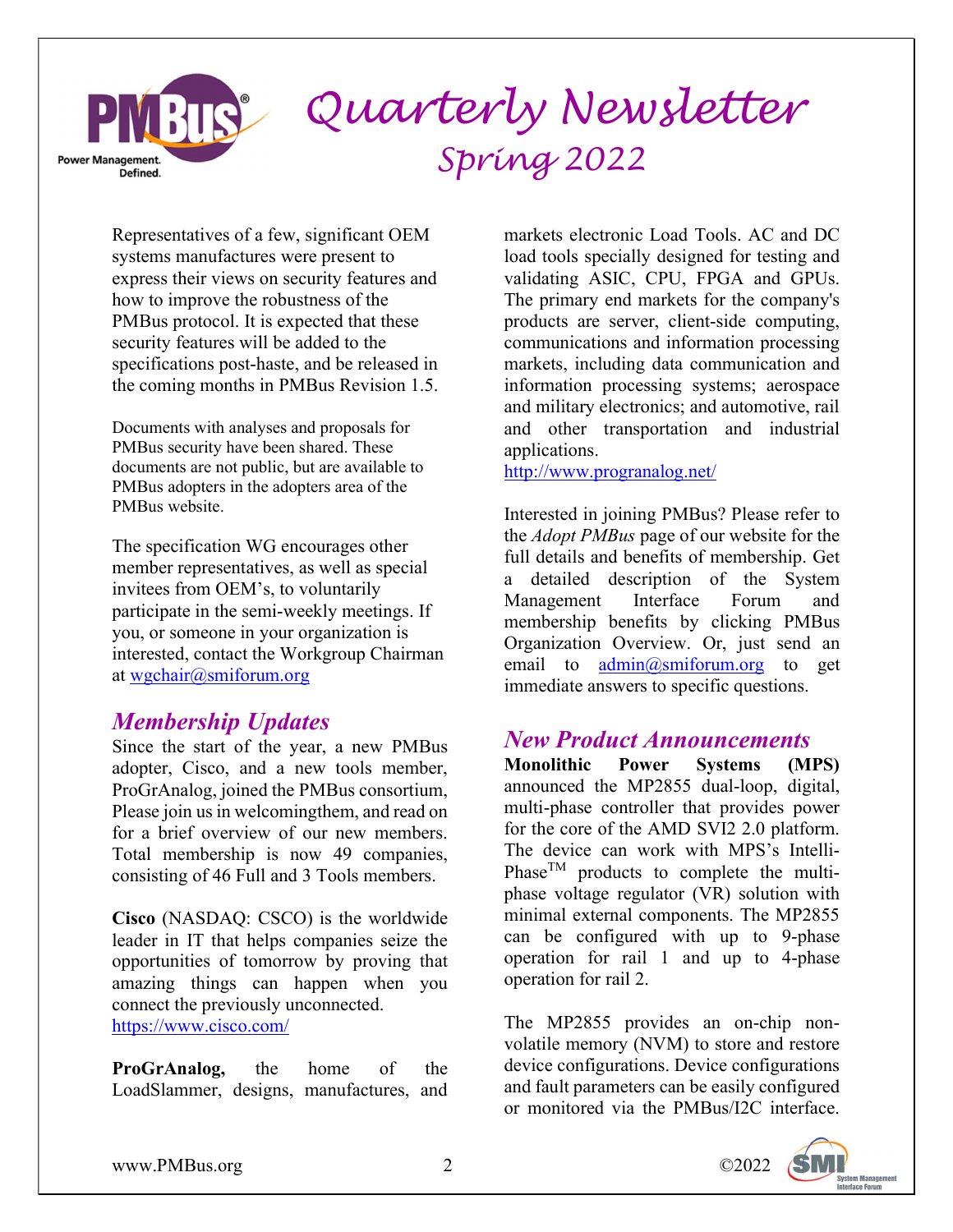

The device can monitor and report the output current (IOUT) through the CS output from Intelli-Phase products. MP2855

MaxLinear released he MxL76xxP family of 6A to 3A Intelligent Point-of-Load Stepdown Regulators with PMBus Interface. The MxL7606P, MxL7612P, MxL7620P, and MxL7630P are compact, high-current stepdown intelligent point-of-load (iPOL) buck regulators with current ratings of 6A, 12A, 20A, and 30A, respectively. The MxL76xxP family features a wide input voltage range from 2.7V to 16V, which allows for single supply operation from industry standard 3.3V, 5V, and 12V rails.

High frequency operation (up to 2MHz) minimizes inductor and output capacitance, and no external compensation circuitry is required. A selectable power saving mode allows you to operate in discontinuous mode (DCM) at light current loads. A host of protection features, including overcurrent, output overvoltage, over temperature, shortcircuit, high-side short, and undervoltage lockout (UVLO) help achieve safe operation under abnormal operating conditions. MxL7630P

Richtek released the RTQ8826 Single Rail 6-Phase PWM Controller with PMBus. A 6/5/4/3/2/1 phase synchronous buck controller, the RTQ8826 adopts G-NAVPTM (Green Native AVP), which is Richtek′s proprietary topology derived from finite DC gain of EA amplifier with current mode control, making it easy to set the droop to support all CPU/Microprocessor requirements of AVP (Adaptive Voltage Positioning). Based on the G-NAVPTM topology, the RTQ8826 features a new generation of quick response mechanism (Adaptive Quick Response, AQR) to optimize AVP performance during load transient and reduce output capacitors.

The RTQ8826 supports VID on-the-fly function with four different slew rates via PMBus command setting. The DAC converts the VOUT COMMAND code ranging from 0.25V to 1.516V with 1.953mV per step. The RTQ8826 integrates a high accuracy ADC for platform and function settings, such as SPS type, PMBus address, boot voltage and load-line. The RTQ8826 provides reset Vout function, Vout to be set to the VBOOT value while the RESET# pin is asserted low. The RTQ8826 provides VR\_Ready and thermal indicators. It also features complete fault protection functions including over-voltage (OV), under-voltage (UV), slow over-current (SLOW\_OC), fast over-current (Fast\_OC), over-temperature (OT) and under-voltage lockout (UVLO). RTQ8826

TDK-Lambda introduced 12V and 48V models of its 504W conduction-cooled PFH500F series of ac-dc power modules measuring 102 x 61 x 13.5mm (4 x 2.4in). Operating from 85 to 265Vac, the 12V PSU can deliver 42A and be trimmed across 9.6 – 14.4V using the trim pin or PMBus, and the 48V 10.5A version can be trimmed across 38.4 – 52.8V. Droop mode current sharing is included, as is a 12V auxiliary stand-by output.

STMicroelectronics announced the PSA60 high performance digital controller featuring the innovative and patented resonant / nonresonant ST VCOT™ control loop that

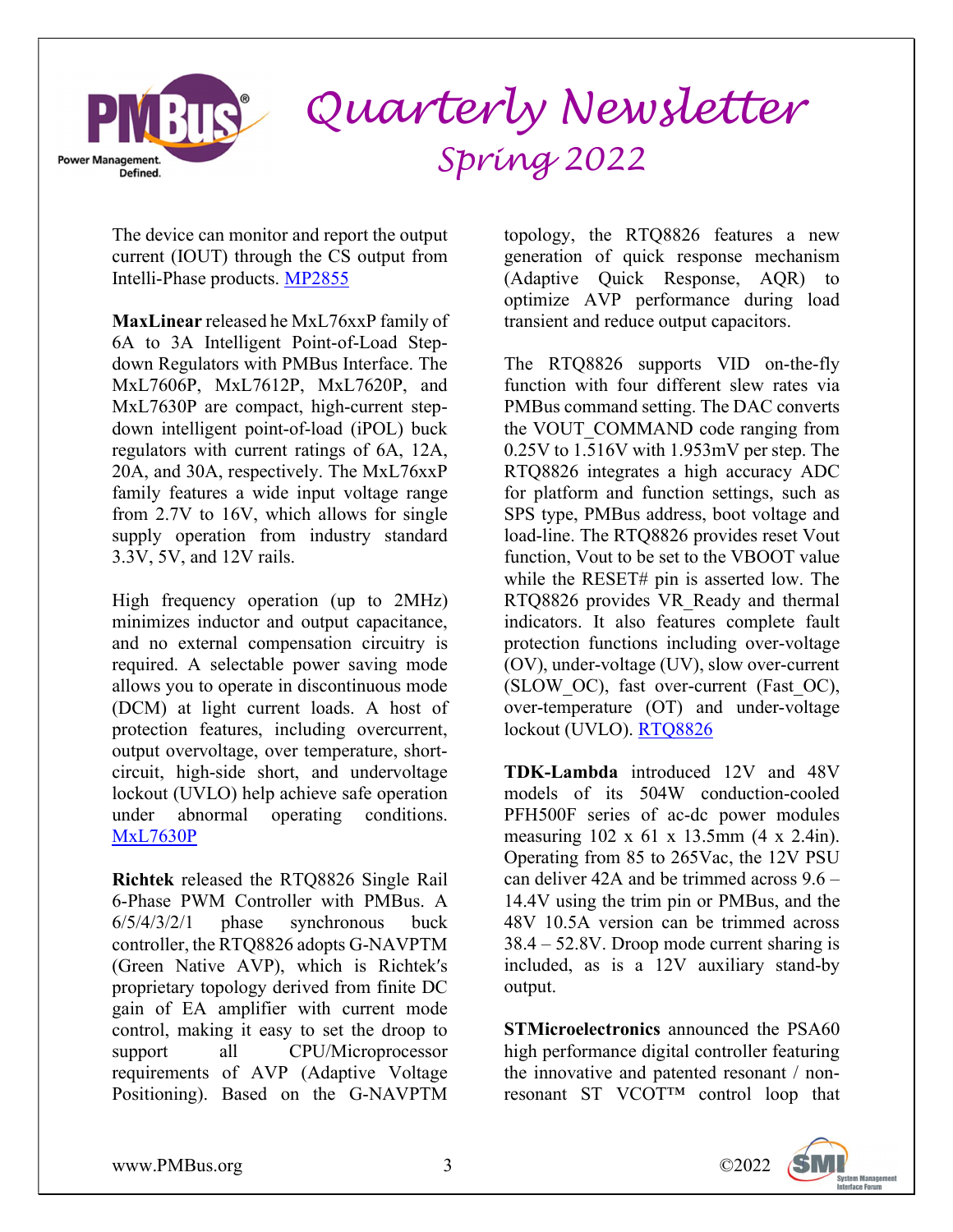

allows to implement a high efficiency DC-DC converter in single-stage conversion directly from the 60 V bus. In combination with PSA satellites, the device is able to implement a scalable power supply with output power in excess of 1 kW featuring Auto Cell Shedding and PFM to optimize the overall efficiency maintaining a >90% baseline over the whole current range without compromising the load transient and DVID response.

The PSA60 can be fully configured through PMBus to minimize external component count. Full set of telemetry is provided including BBR, CFP and primary / secondary side telemetry. The device assures fast and independent protection against overcurrent, over/under-voltage and FB disconnection. PSA60

#### Website Updates

#### Product Page Listings

More than a dozen new PMBus products were added to our members' dedicated Products pages over the last 3 months. Listing now exceed 700, which include semiconductors, power supplies, application notes, eval boards, articles, reference designs, videos and more.

The dedicated *Products* pages are one of the benefits of PMBus membership. They enable our members to identify and promote all of their PMBus-compliant products. We encourage you to contact us when you are ready to include or update your company's product listings.

You can click here to see an example of the MEAN WELL Products page. Be sure to utilize the "Featured Product", option which includes graphics on your company's page. Please send any request for changes to admin@simforum.org

#### Upcoming Events

Watch this section for information on APEC 2023 Conference & Expo, which is scheduled for next March 19-23 in Orlando, Florida.

#### FAQ

The *Frequently Asked Question* section addresses recent technical inquiries to our PMBus expert(s). Due to the recent release of SMBS Revision3. 2, there have been several questions regarding SMBus operation; one of which we share here.

**Question:** Regarding the SMBus byte writing process, if the SMBus master wants to abort the byte writing operation because of some exception handling requirements, can the master send the stop condition to the slave device at the middle of the byte instead of the end of the byte? So far, I have not found the description about this in SMBus Spec 3.2.

Answer: As you note, the SMBus specification does not address how a Controller (new term that replaces Master) can abnormally terminate a transaction in progress. The specification does say that a STOP condition ends a transaction/transfer (definition of STOP condition in table in Section 2.4 and in Section 5.1.2). One could perhaps consult with the manufacturers of any particular SMBus devices of concern